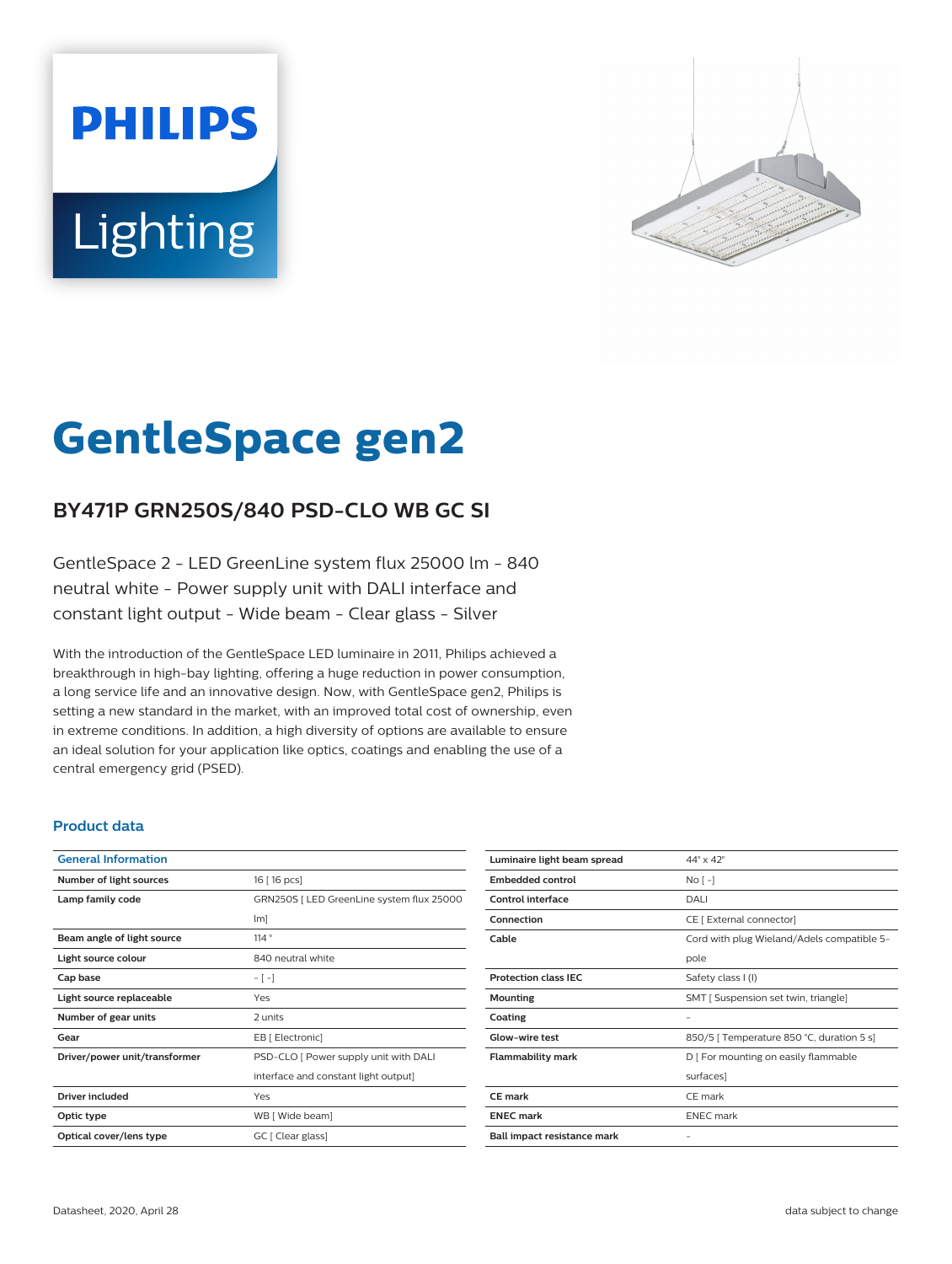# **GentleSpace gen2**

| Design award-winner marking         | Design Award Winner 2014                        |
|-------------------------------------|-------------------------------------------------|
| <b>Warranty period</b>              | 5 years                                         |
| <b>Suspension accessories</b>       | $No [-]$                                        |
| Remarks                             | *-Per Lighting Europe guidance paper            |
|                                     | "Evaluating performance of LED based            |
|                                     | luminaires - January 2018": statistically there |
|                                     | is no relevant difference in lumen              |
|                                     | maintenance between B50 and for example         |
|                                     | B10. Therefore the median useful life (B50)     |
|                                     | value also represents the B10 value.            |
| Constant light output               | Programmable                                    |
| Number of products on MCB           | 6                                               |
| <b>EU RoHS compliant</b>            | Yes                                             |
| <b>Product Family Code</b>          | BY471P [ GentleSpace 2]                         |
| Unified glare rating CEN            | 25                                              |
|                                     |                                                 |
| <b>Operating and Electrical</b>     |                                                 |
| Input voltage                       | 220-240 V                                       |
| Input frequency                     | 50 to 60 Hz                                     |
| Control signal voltage              | 0-16 V DC DALI                                  |
| Initial CLO power consumption       | 131 W                                           |
| Average CLO power consumption       | 148 W                                           |
| Inrush current                      | 9.6A                                            |
| Inrush time                         | 2.3 <sub>ms</sub>                               |
| Power factor (min.)                 | 0.9                                             |
|                                     |                                                 |
| <b>Controls and Dimming</b>         |                                                 |
| Dimmable                            | Yes                                             |
|                                     |                                                 |
| <b>Mechanical and Housing</b>       |                                                 |
| <b>Housing material</b>             | Aluminum                                        |
| <b>Reflector material</b>           |                                                 |
| Optic material                      | Acrylate                                        |
| Optical cover/lens material         | Glass                                           |
| Gear tray material                  | Steel                                           |
| <b>Fixation material</b>            | Stainless steel                                 |
| Optical cover/lens finish           | Clear                                           |
| <b>Overall length</b>               | 600 mm                                          |
| Overall width                       | 450 mm                                          |
| <b>Overall height</b>               | 150 mm                                          |
| Colour                              | Silver                                          |
| Dimensions (height x width x depth) | 150 x 450 x 600 mm (5.9 x 17.7 x 23.6 in)       |

| <b>Approval and Application</b>              |                                               |
|----------------------------------------------|-----------------------------------------------|
| Ingress protection code                      | IP65 [ Dust penetration-protected, jet-proof] |
| Mech. impact protection code                 | IK07 [2 J reinforced]                         |
|                                              |                                               |
| <b>Initial Performance (IEC Compliant)</b>   |                                               |
| <b>Initial luminous flux</b>                 | 25000 lm                                      |
| <b>Luminous flux tolerance</b>               | $+/-7%$                                       |
| Initial LED luminaire efficacy               | 152 lm/W                                      |
| Init. Corr. Colour Temperature               | 4000K                                         |
| Init. colour rendering index                 | ≥80                                           |
| Initial chromaticity                         | (0.38, 0.38) SDCM <3                          |
| Initial input power                          | 164 W                                         |
| <b>Power consumption tolerance</b>           | $+/-11%$                                      |
|                                              |                                               |
| <b>Over Time Performance (IEC Compliant)</b> |                                               |
| Control gear failure rate at median          | 5%                                            |
| useful life 50,000 h                         |                                               |
| Control gear failure rate at median          | 10 %                                          |
| useful life 100,000 h                        |                                               |
| Lumen maintenance at median useful           | L85                                           |
| life* 50,000 h                               |                                               |
| Lumen maintenance at median useful           | L70                                           |
| life* 100,000 h                              |                                               |
|                                              |                                               |
| <b>Application Conditions</b>                |                                               |
| Ambient temperature range                    | -30 to +45 °C                                 |
| Performance ambient temperature Tq           | 25 °C                                         |
| <b>Maximum dimming level</b>                 | 10%                                           |
| Suitable for random switching                | No                                            |
|                                              |                                               |
| <b>Product Data</b>                          |                                               |
| <b>Full product code</b>                     | 871869632260400                               |
| Order product name                           | BY471P GRN250S/840 PSD-CLO WB GC SI           |
| EAN/UPC - product                            | 8718696322604                                 |
| Order code                                   | 32260400                                      |
| Numerator – quantity per pack                | 1                                             |
| Numerator – packs per outer box              | 1                                             |
| Material no. (12NC)                          | 910930206020                                  |
| Net weight (piece)                           | 15.600 kg                                     |